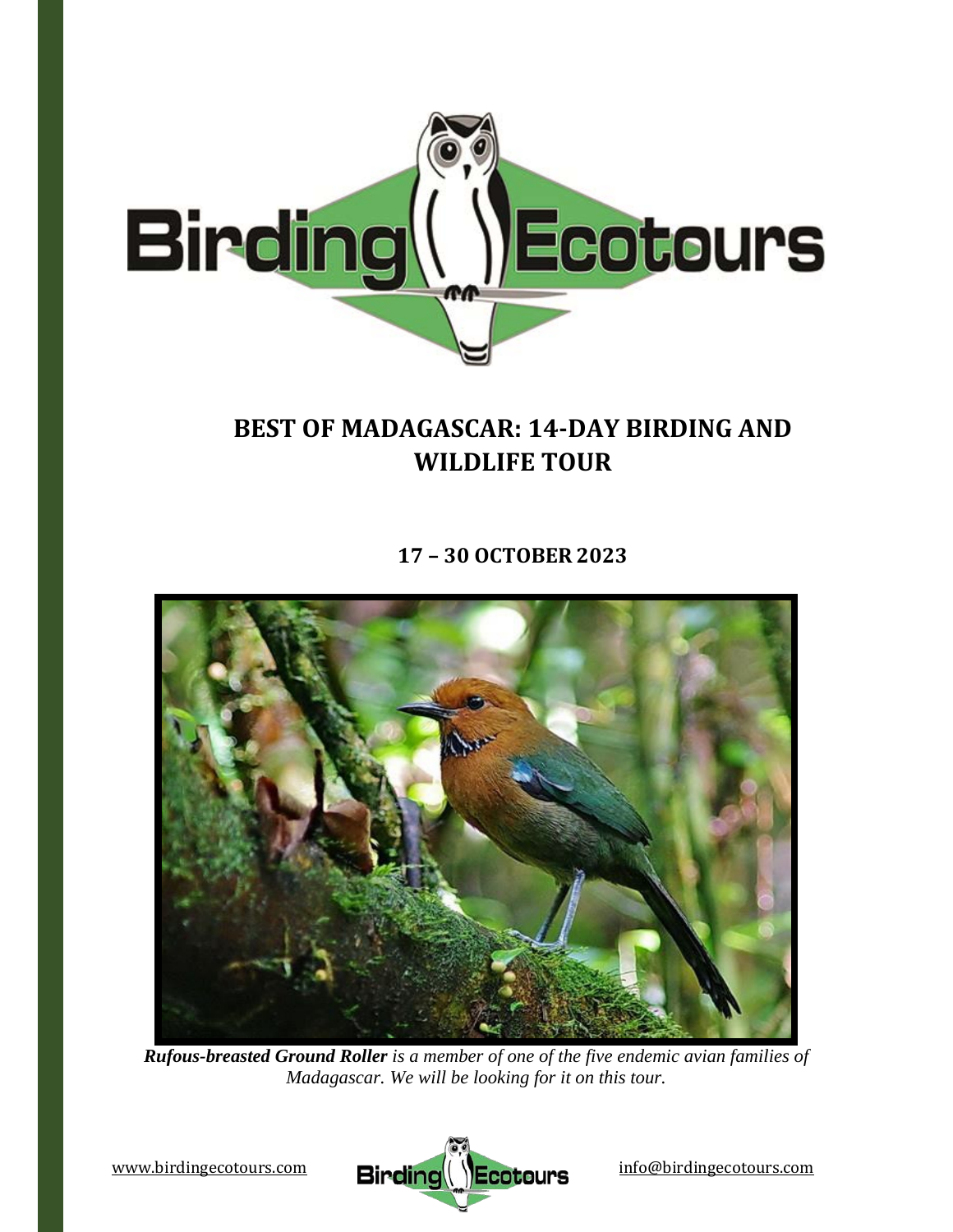**Madagascar!** Our world's fourth-largest island is, quite simply, unique. Five bird families and five mammal families (including the lemurs) are endemic to this massive island, and half the world's chameleons, weird and wonderful endemic plant families, and tons of other wildlife can be found here. An astonishing 120 bird species are endemic – including such exotic groups as vangas**,** ground rollers**, Cuckoo Roller,** couas**,** asities, and mesites. Lemurs vie for attention, from the tiny mouse-lemurs to the marvelous sifakas and the amazing **Indri** with its calls that resound through the forest. Our tour visits a range of habitats: grasslands, dry deciduous woodland, the bizarre spiny forest with its odd octopus trees (*Didiera madagascariensis)* and elephant's foot trees (*Pachypodium rosulatum*), lush eastern rainforest, as well as lagoons and mudflats. The birds that we'll look for include the roadrunner-like **Long-tailed Ground Roller**  and the stunning **Pitta-like, Scaly,** and **Rufous- headed Ground Rollers** as well as the highly prized **Subdesert Mesite**, the unforgettable **Giant Coua**, the astounding **Velvet Asity,** and **Madagascan Ibis**, to name just a handful. We invite you to join us on a special tour to an amazing island!



*Black-and-white Ruffed Lemur just hanging around* 

**We offer the following pre-tours and extension to this tour, which all can also be booked as a stand-alone tour:**

## **7-day Northwest (Ankarafantsika/Betsiboka Delta) Pre-pre-tour**

One hundred and twenty-nine species of birds have been recorded in the north-western Ankarafantsika National Park, more than half of them endemic to Madagascar. They include **Van Dam's Vanga, Rufous Vanga**, the elusive **Banded Kestrel**, and the more easily observed

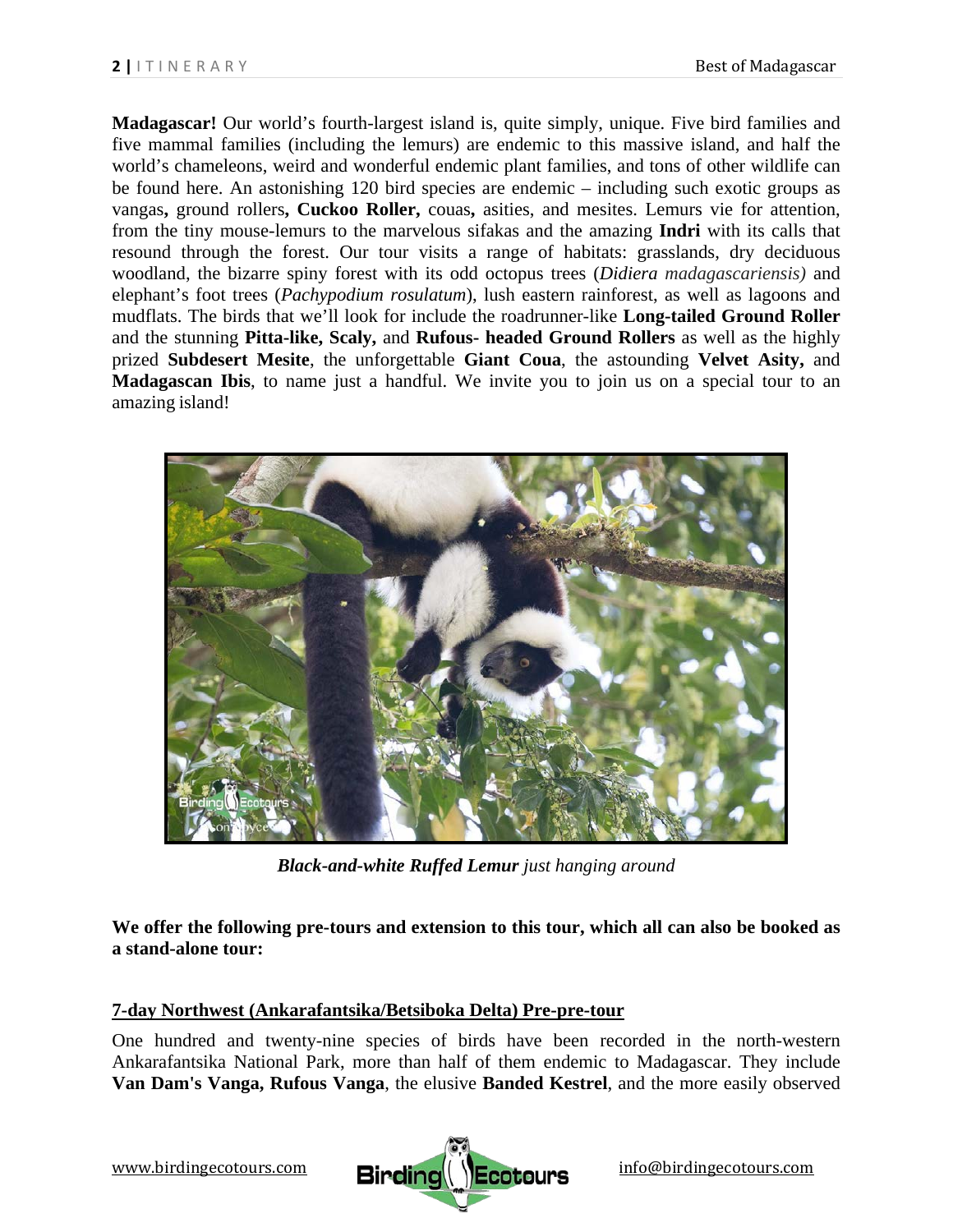**Madagascan Fish Eagle**, which can often be seen at Ravelobe Lake. The endangered **Humblot's Heron** can also be seen at Lake Ravelobe.

#### **6-day Masoala Peninsula Pre-tour**

The Masoala Peninsula pre-tour can generate the unbelievable **Helmet Vanga**, **Brown Mesite**, and **Short-legged Ground Roller**, as well as the largest – and most bizarre – nocturnal lemur, the **Aye-aye,** and a stack more.



*We hope to find Short-legged Ground Roller on our Masoala Peninsula pre-tour.* 

#### **6-day Berenty Reserve Extension**

Although most famous for its dense lemur population, with hundreds of individuals per square kilometer (research on lemurs has been continuing here for more than three decades), Berenty Reserve is also a haven for birdwatchers, boasting a high number of endemic species. With luck we might be able to find **Madagascan Sandgrouse, Madagascan Green Pigeon, Torotoroka Scops Owl,** and perhaps even **Madagascan Cuckoo-Hawk** here.

This tour can also be combined with our **Namibia, Okavango, and Victoria Falls** tour.



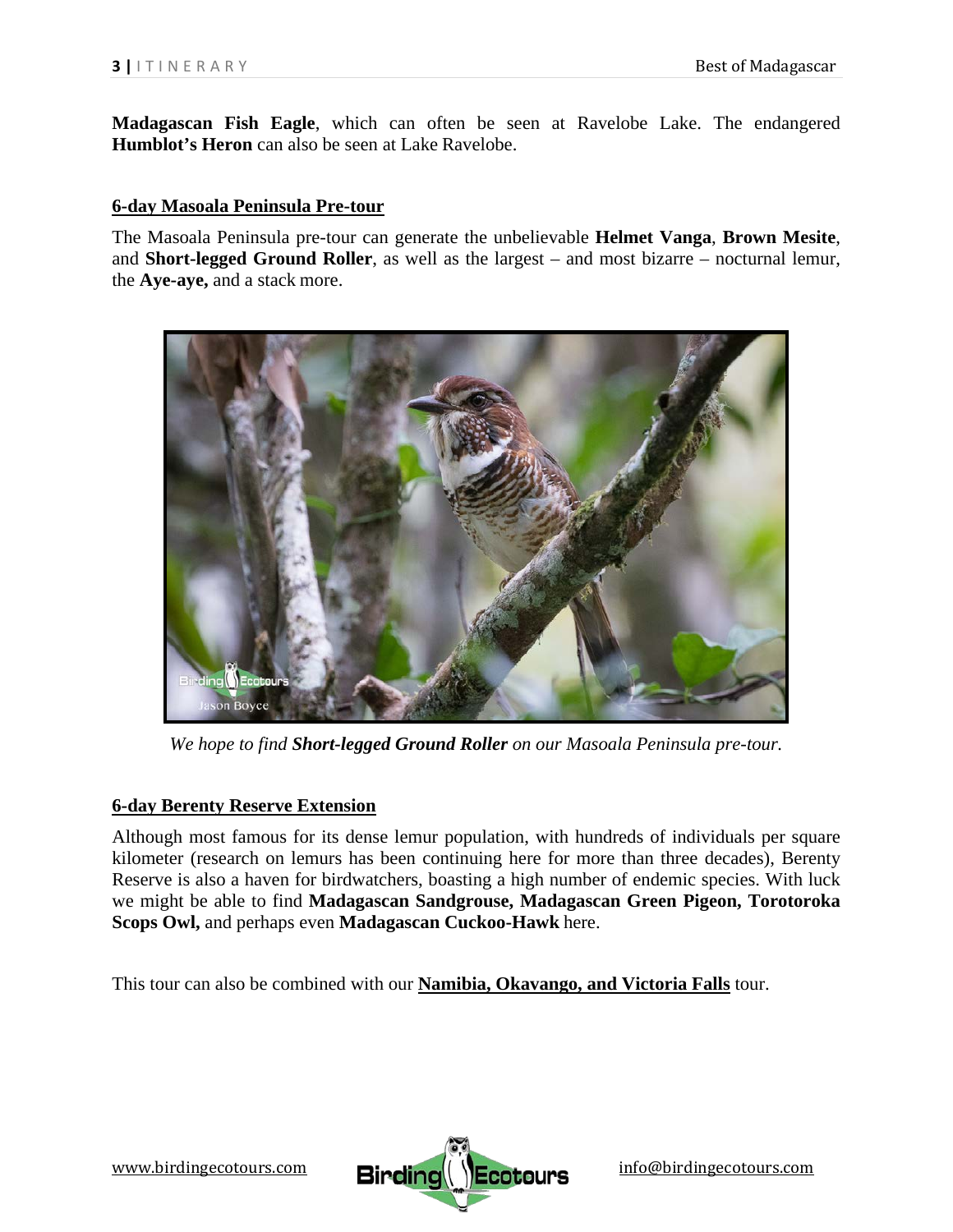# **Itinerary (14 days/13 nights)**

# **Day 1. Arrival in Antananarivo**

Your international flight, or domestic flight if you have joined our Masoala extension, arrives in Antananarivo (shortened to "Tana" by most people). After arrival you will be transferred to your hotel.

Overnight: Relais des Plateaux, Antananarivo

# **Day 2. Drive to Andasibe, afternoon birding Analamazoatra Special Reserve**

Early today we embark on a three-to-four-hour drive to Andasibe, one of Madagascar's premier rainforest sites. Here the unforgettable call of the Indri resounds through the beautiful Andasibe-Mantadia National Park. In the afternoon we will visit its Analamazoatra section. We'll find the **Indri** with ease, along with other spectacularly beautiful species such as **Black-and-white Ruffed Lemur**. Birding is unbelievable, with four different ground rollers possible, along with two nightjars, including the bizarre **Collared Nightjar** at its daytime roosts. **Madagascan Owl**, **Rainforest Scops Owl,** and a suite of nocturnal lemurs and chameleons await us on a night walk in the area.

Overnight: Andasibe Hotel, Andasibe



*The incredible Pitta-like Ground Roller.*

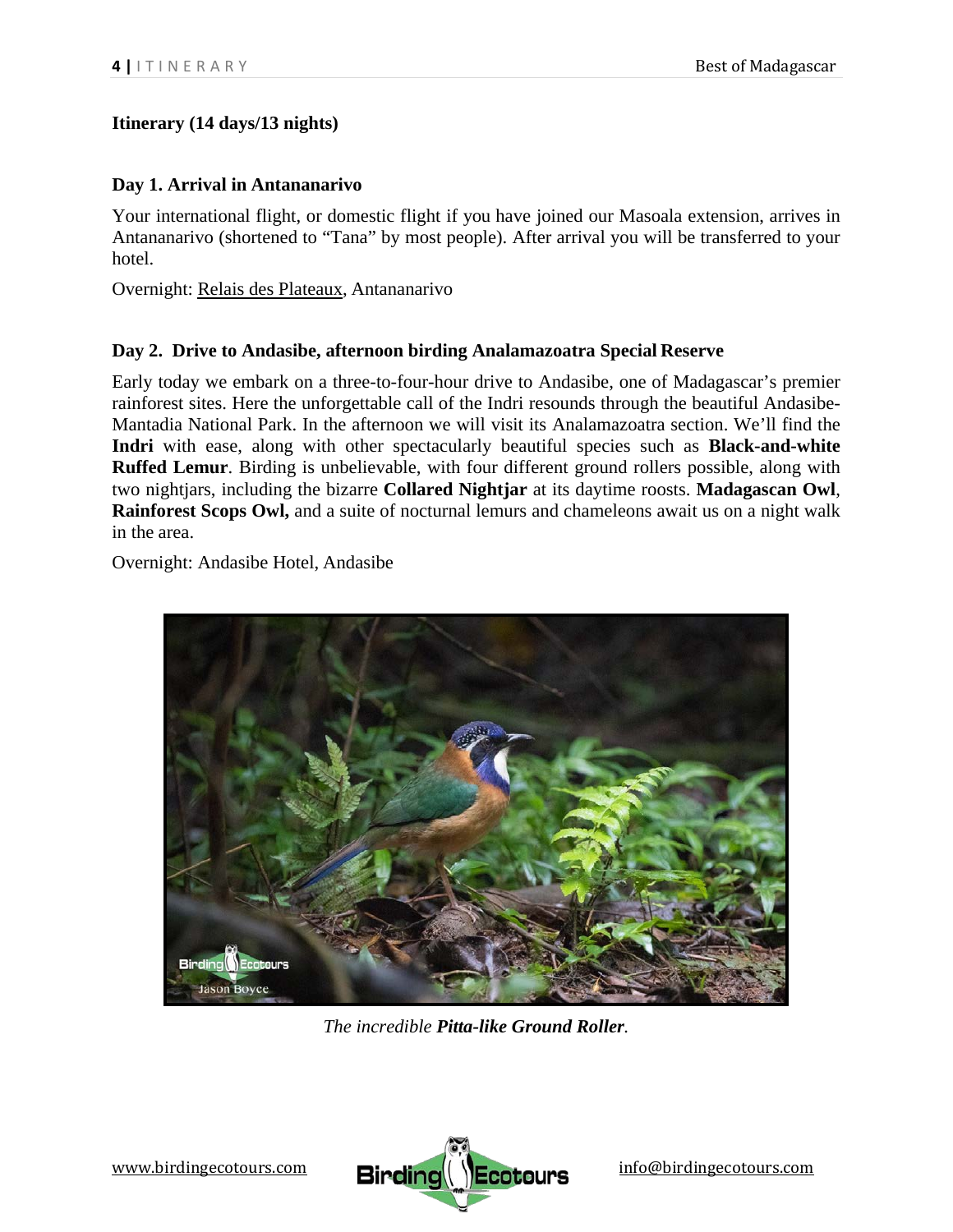## **Days 3 – 4. Andasibe-Mantadia National Park**

We spend two more nights in Andasibe-Mantadia National Park, birding the beautiful primary and secondary forests of the area. We spend the whole day on day 2 and the morning of day 3 in the Mantadia National Park section, while returning to the Analamazoatra section in the afternoon of day 3. We should find **Velvet Asity**, **Common Sunbird-Asity**, **Benson's Rock Thrush (**Forest Rock Thrush)**, Madagascan Flufftail**, many vangas including **Blue Vanga** and **Nuthatch Vanga, Madagascan Blue Pigeon**, **Madagascan Cuckooshrike**, several endemic warblers such as **Rand's Warbler**, and more. We have stakeouts for **Madagascan Grebe**, the rare **Meller's Duck,** and **Madagascan Rail**. We expect our first couas, **Red-fronted Coua**  being a likely candidate. We should also see a few lemurs such as **Black-and-white Ruffed Lemur**. We certainly don't ignore other non-avian wildlife and often see **Giraffe Weevil**, **Madagascar Tree Boa**, and many chameleons.

Overnight: Andasibe Hotel, Andasibe

#### **Day 5. Drive to Antsirabe, birding on the way**

We embark on a long and scenic road trip, breaking the journey to amazing Ranomafana National Park in the south-east of the island with one night in Madagascar's second largest city, Antsirabe.

Overnight: Couleur Café, Antsirabe



*An inquisitive Blue Vanga.* 

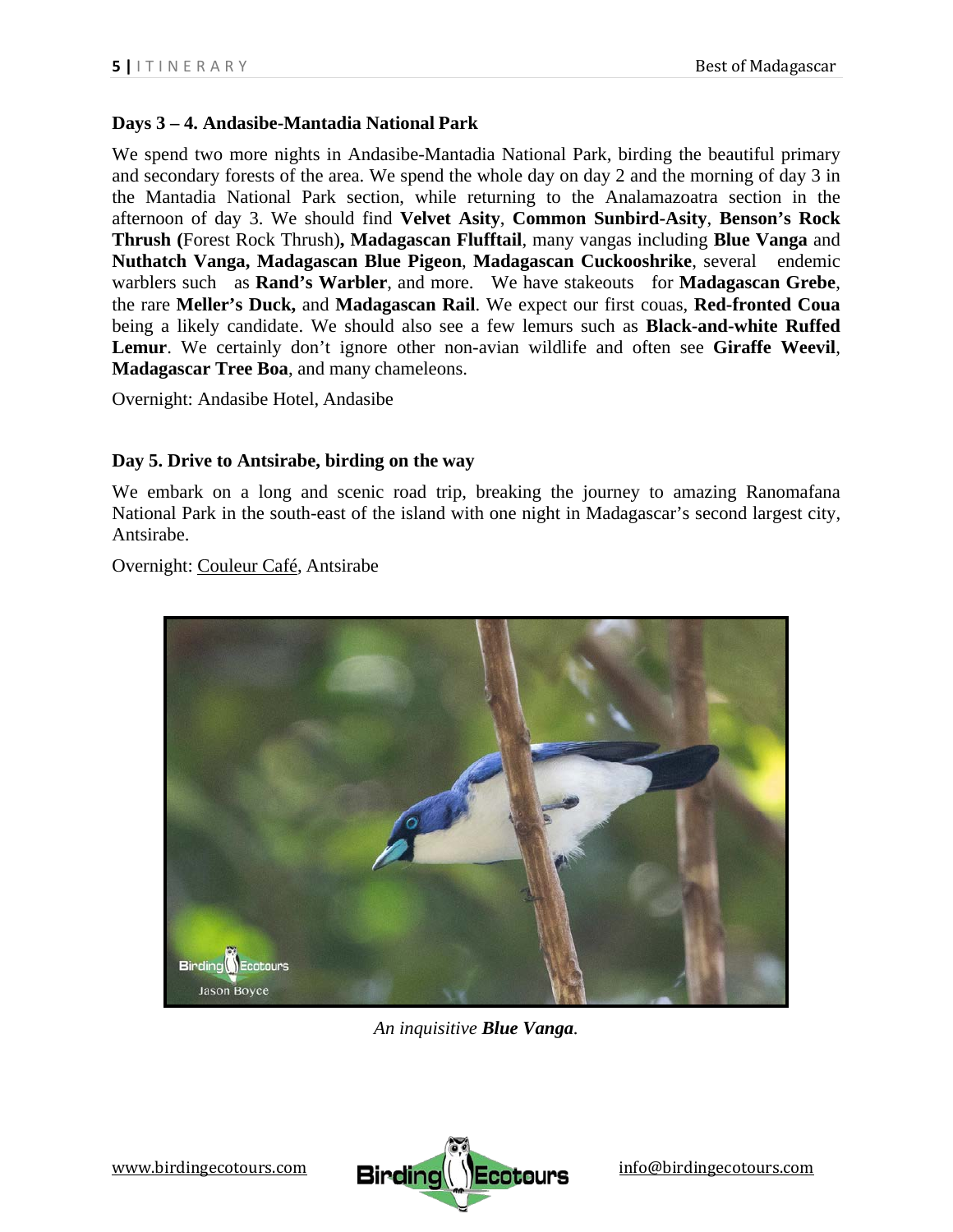#### **Day 6. Transfer to Ranomafana National Park**

We hope to see many of Madagascar and its neighboring islands' common endemics en route to the national park, including species such as **Madagascan Wagtail**, **Malagasy Kingfisher, Mascarene Martin**, **Malagasy Kestrel**, **Malagasy Bulbul,** and many others.

Overnight: Setam Lodge, Ranomafana

#### **Days 7 – 8. Birding Ranomafana National Park**

At the magnificent Ranomafana National Park we are in for a real treat. The rainforest here is similar to that at Andasibe, but it is a better place for several species we won't yet have seen, such as the rare **Yellow-bellied Sunbird-Asity**, the recently described **Cryptic Warbler, Madagascan Yellowbrow**, **Grey-crowned Tetraka**, **Pollen's Vanga**, **Grey Emutail**, **Wedge-tailed Jery**, **Madagascan Snipe,** and numerous others. As always in a new part of the island we expect new lemurs, such as **Golden Bamboo Lemur**. The reptiles here include **Satanic Leaf-tailed Gecko**.

Overnight: Setam Lodge, Ranomafana



*The incomparable Cuckoo Roller.* 

## **Day 9. Isalo National Park**

After some final birding at Ranomafana while hoping to clean up there, we begin another scenic road trip across the island, with the possibility to stop shortly at Anja Community Reserve. Today we start heading westward, to much drier parts. We'll spend one night in the beautifully

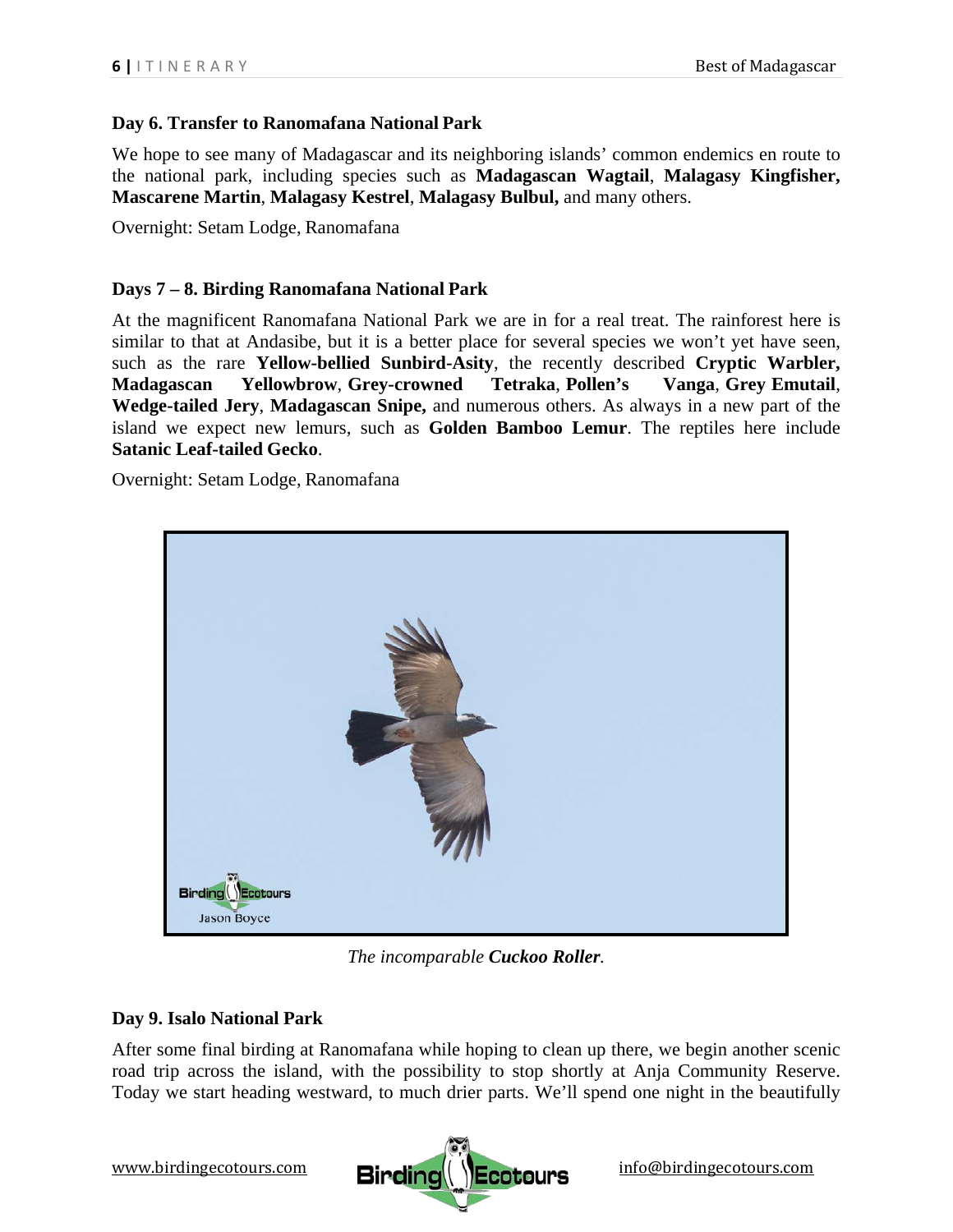picturesque Isalo National Park. Here we'll search for some more star birds, such as **Benson's Rock Thrush** (Forest Rock Thrush) and the attractively patterned **Madagascan Partridge**.

Overnight: Relais de la Reine, Isalo

## **Day 10. Transfer westwards to Ifaty, birding en route**

We head towards the spiny forests of the southwest. This will be like entering a completely new world, and there is nothing else like this weird landscape anywhere in the world – Africa, although geographically close by, is nothing like Madagascar in landscape or wildlife. However, before reaching these spiny forests we first have another fascinating drive that should generate some of Madagascar's most localized birds. On our drive westwards towards the spiny forests we stop at a unique dry deciduous forest at Zombitse National Park, inhabited by the Critically Endangered (IUCN) **Appert's Tetraka**, **Coquerel's Coua**, the incomparable **Cuckoo Roller,**  which we often see displaying, and various other goodies. Then we bird a coastal site further west for two incredibly localized species endemic to "coral rag scrub", **Verreaux's Coua** and **Red-shouldered Vanga**. We should also start finding our first of more widespread dry-area birds, including **Subdesert Brush Warbler** and others.

Overnight: Les Dunes d'Ifaty, Ifaty



*Sickle-billed Vanga is a target near Ifaty.* 

## **Day 11. Birding the spiny forests near Ifaty**

A world away from the eastern rainforests, after much anticipation, we now bird the spiny forests near Ifaty, where baobabs and *Didiera* trees provide an absolutely unique habitat for a host of sought-after Madagascar endemics, among them such incredible birds as **Long-tailed Ground** 

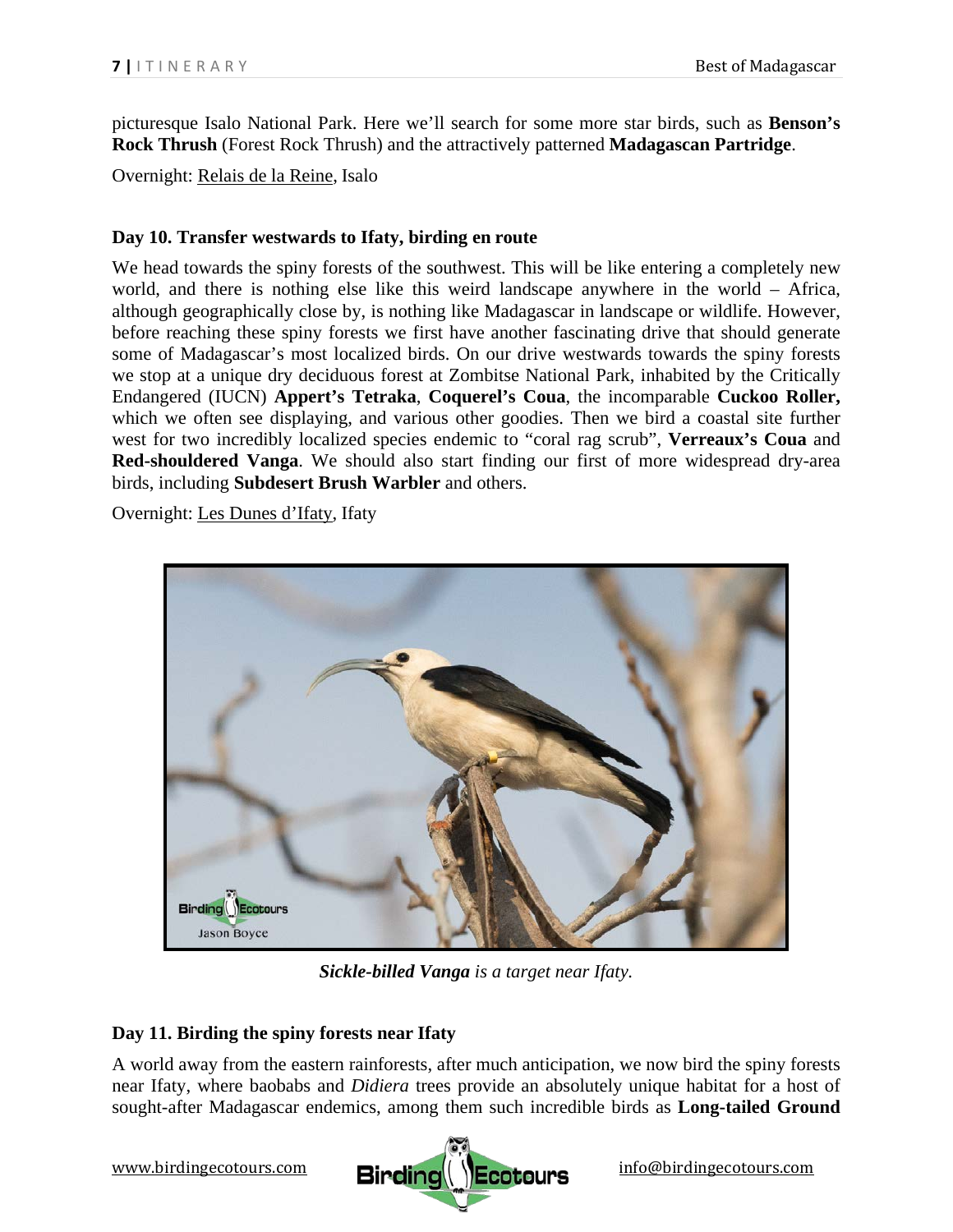**Roller**, **Subdesert Mesite**, **Sickle-billed Vanga**, **Archbold's Newtonia**, **Banded Kestrel, Thamnornis**, **Lafresnaye's Vanga**, **Red-capped Coua** (the local *olivaceus* subspecies, "Greencapped Coua"**)**, **Running Coua,** and others. We also visit a site for **Madagascan Plover**.

Overnight: Les Dunes d'Ifaty, Ifaty

#### **Day 12. Drive from Ifaty to La Table near Toliara**

Today we will explore, on our drive to Toliara, a small hill reminiscent of Table Mountain in Cape Town, here called La Table. Behind it is a small area of scrubby forest, where we will search for the now famous **Red-shouldered Vanga**, the last lifer Phoebe Snetsinger saw before she was killed in a car accident (while birding!), and the localized **Verreaux's Coua**. We hope to locate both, as well as possibly **Lafresnaye's Vanga**.

Overnight: Hotel Victory, Toliara

#### **Day 13. Flight to Tana, birding the city**

We fly back to Tana and bird sites around this fascinating capital city for **Sooty Falcon, Eleonora's Falcon**, **Malagasy Pond Heron,** and many other birds.

Overnight: Relais des Plateaux, Antananarivo

#### **Day 14. Departure**

After some final birding in the city either your international flight leaves Tana for home, or we will fly to Fort Dauphin for the Berenty extension.

*Please note that the itinerary cannot be guaranteed as it is only a rough guide and can be changed (usually slightly) due to factors such as availability of accommodation, updated information on the state of accommodation, roads, or birding sites, the discretion of the guides and other factors. In addition, we sometimes have to use a different international guide from the one advertised due to tour scheduling.* 

#### **ADDITIONAL EXTENSIONS:**

Please note that Madagascar is a huge island, and we offer remote extensions for some of Madagascar's toughest endemics, including **Madagascan Serpent Eagle**, **Red Owl**, **Madagascan Pochard,** and **Sakalava Rail.**